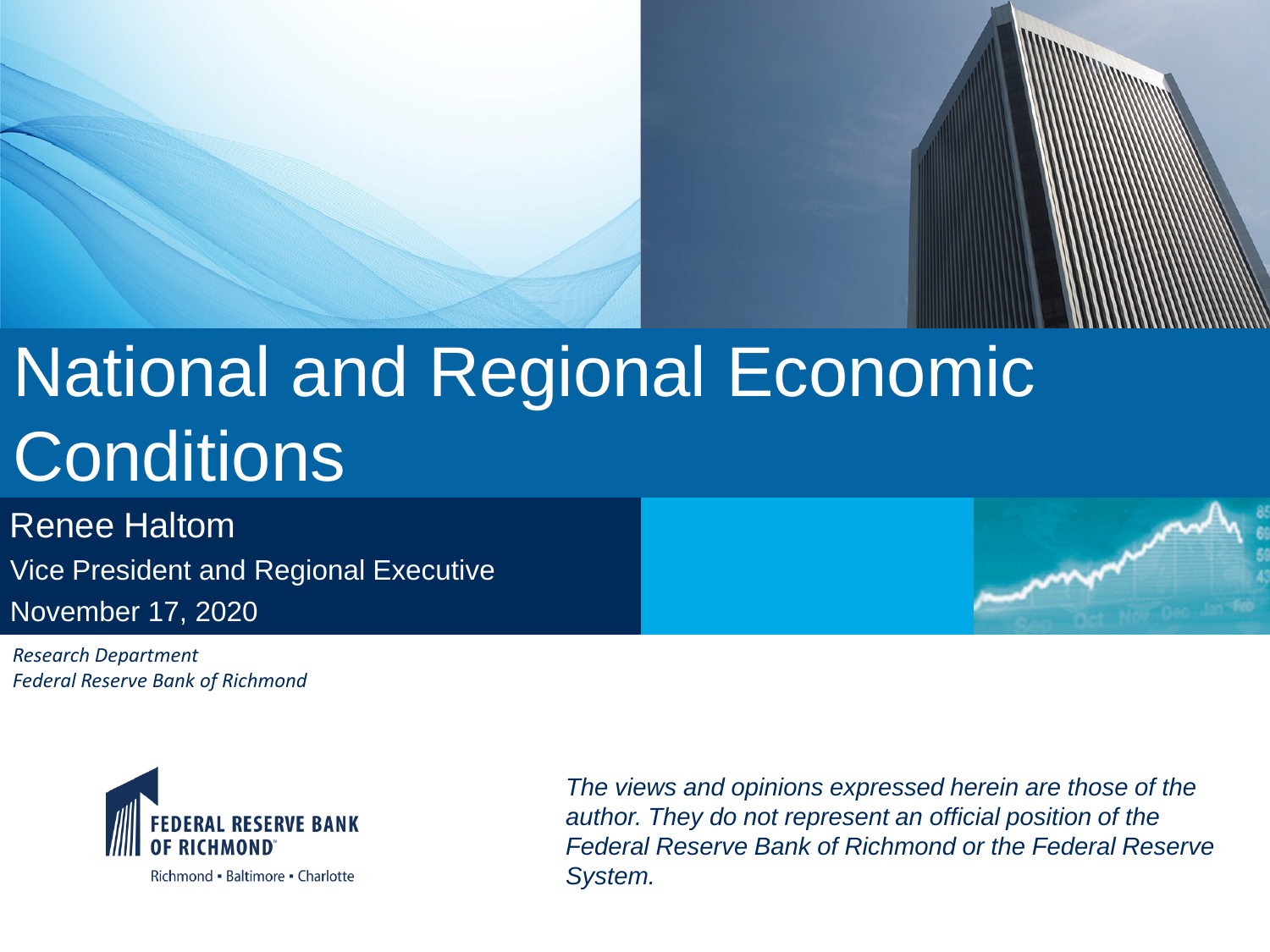## Where we started from

### **The Pre-Virus Economy**

- GDP growth steady
	- Very strong consumer
	- Some softness in business investment
- Banks were healthy
- Tightest labor market in 50 years
	- Helps people on the fringes of the labor market
	- Worker shortages

**COVID hit U.S. directly in mid-March, although supply chain frictions started earlier**

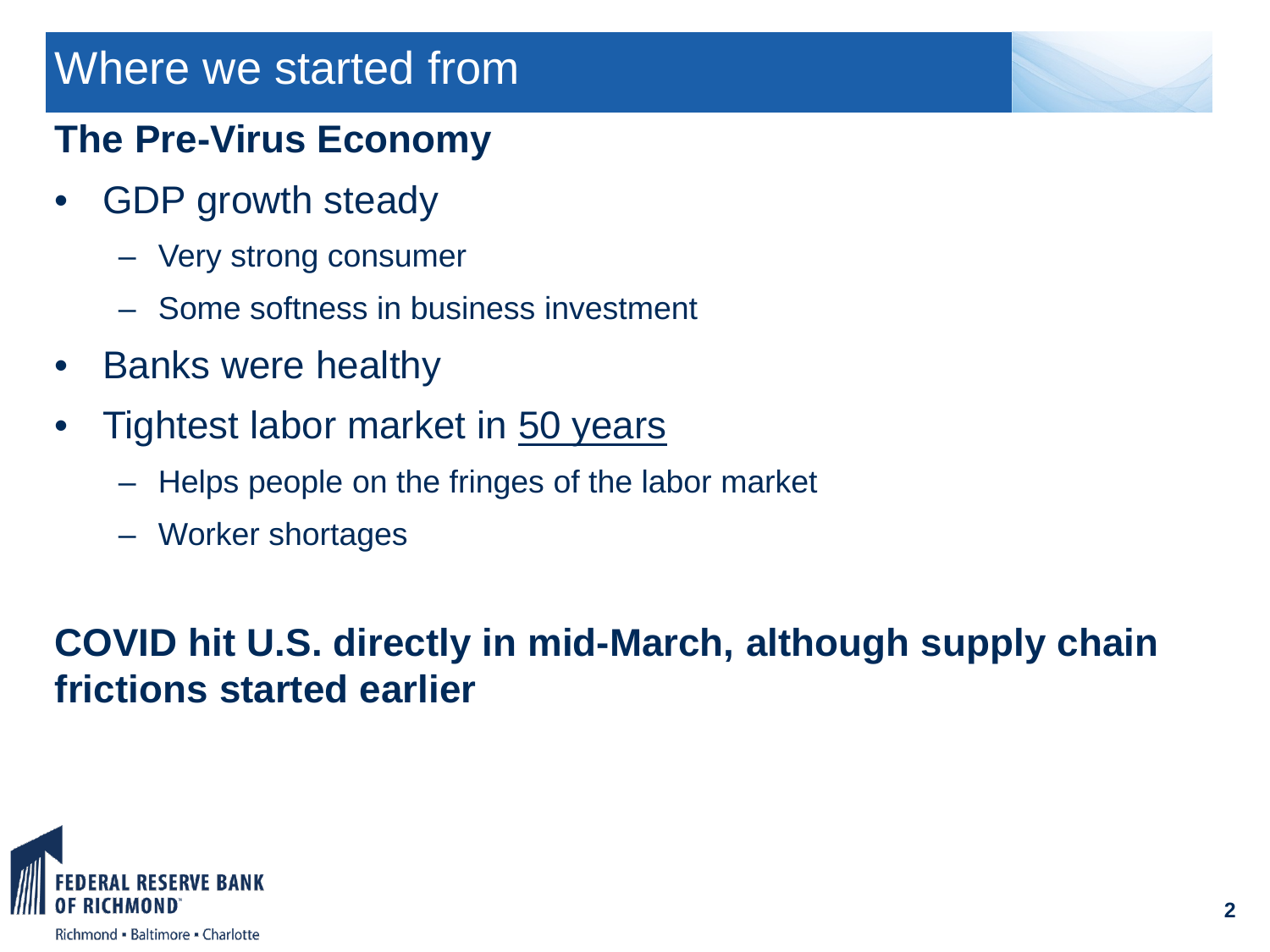### The upshot now: Improvement, but far from pre-COVID

## • **Giant, abrupt declines across the board in March/April**

- New claims for unemployment insurance ten times the previous record in March
- Went from tightest labor market in 50 years to record unemployment – in two months
- GDP fell 31.4% (annual rate) in the second quarter
- **We've seen a sharp bounce back – but still far from recovering COVID losses**
- And lots of **disparity** (by sector, race, gender, income, etc.)

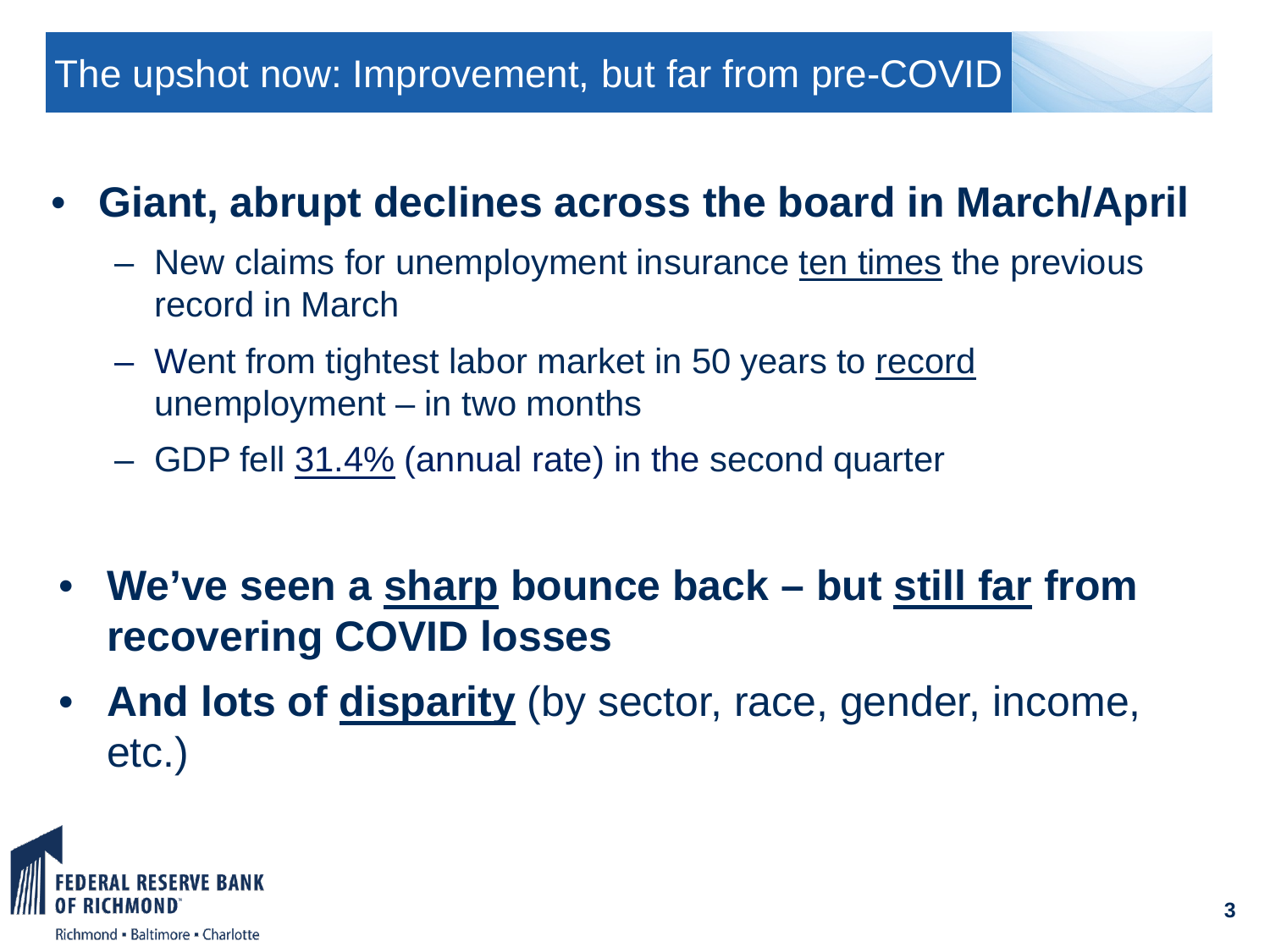## Stunning declines in GDP - our broadest measure

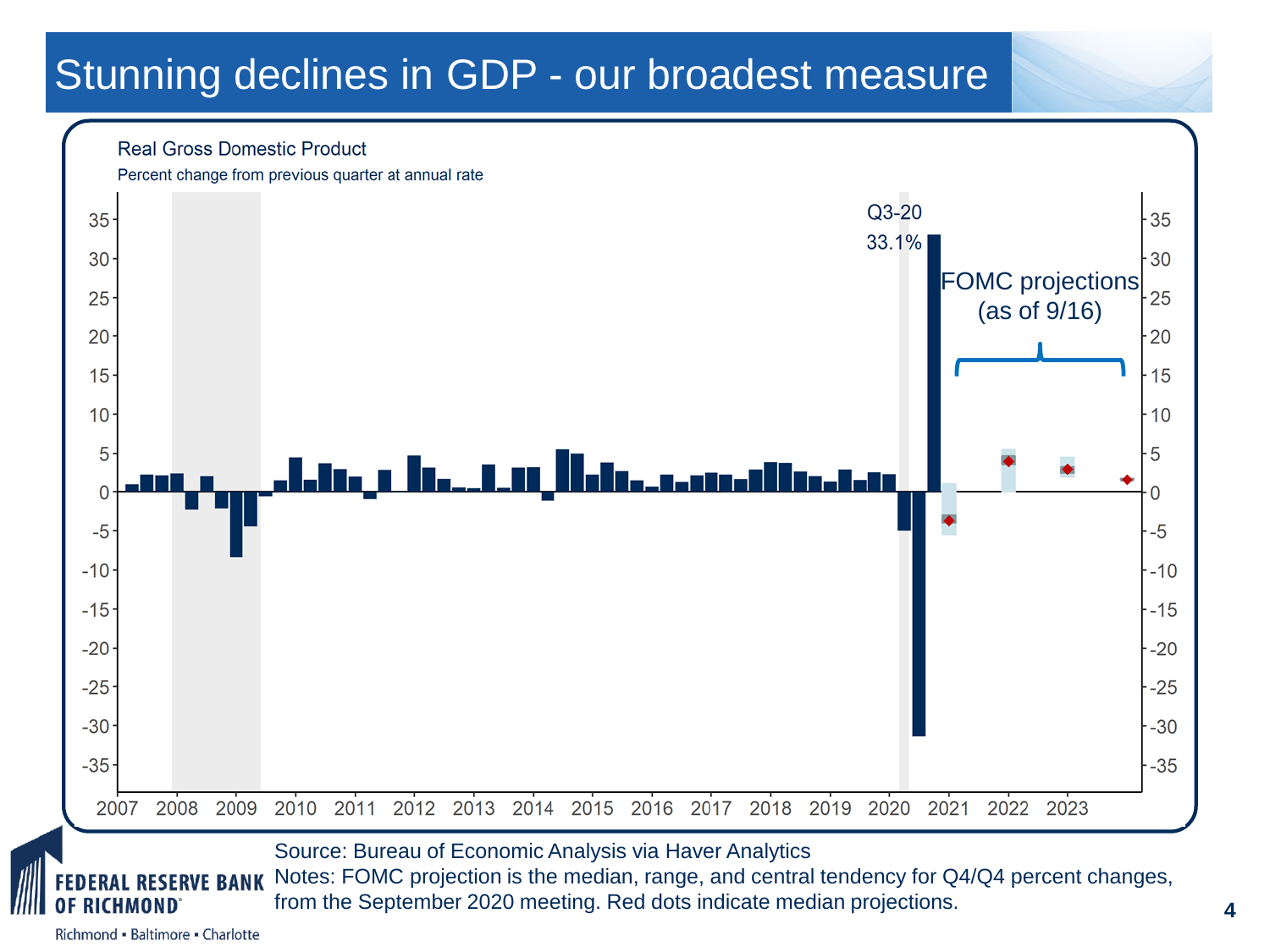### When swings are big, the level tells you more

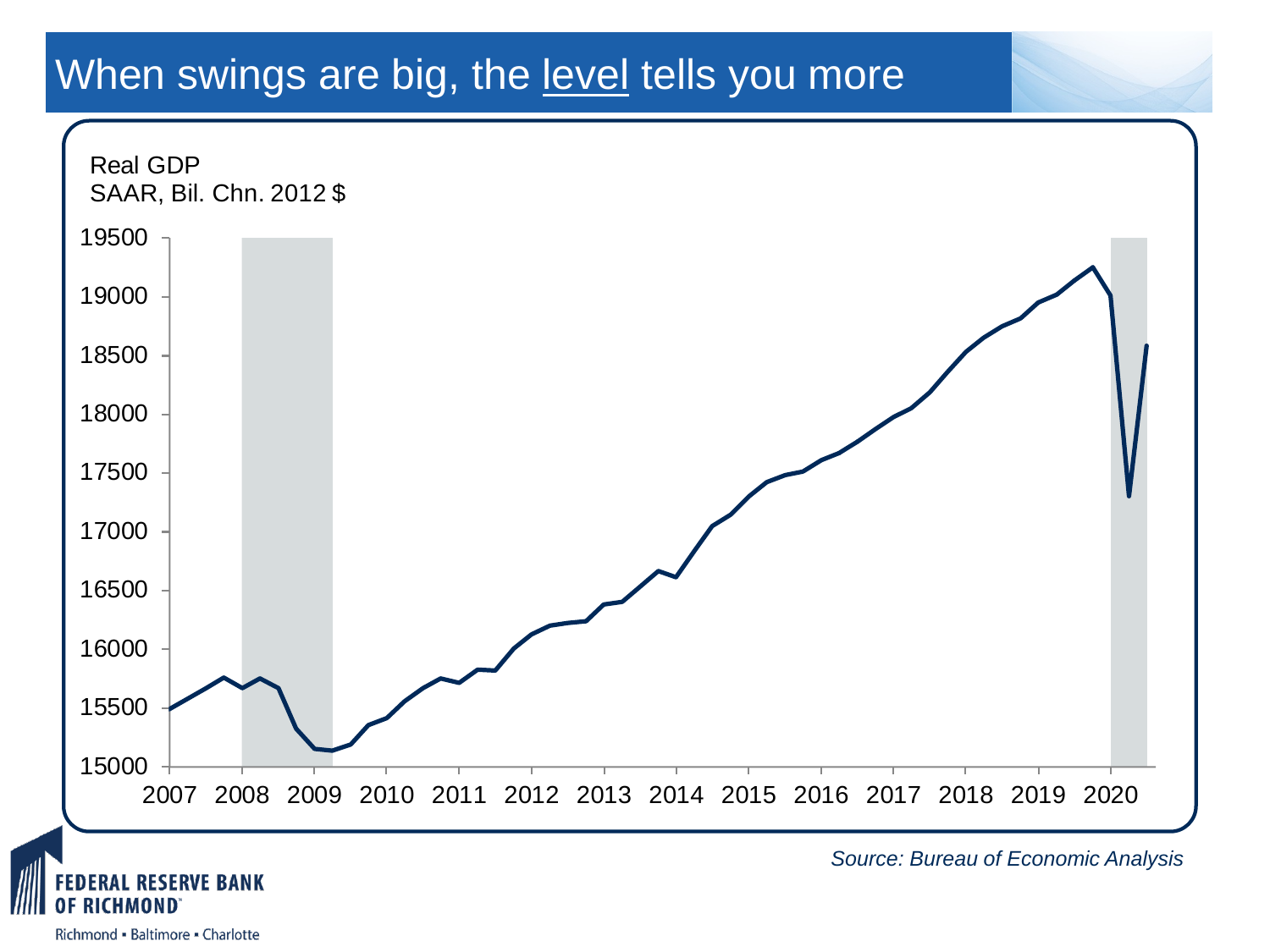#### Spending on services hit hard, and still far below pre-COVID

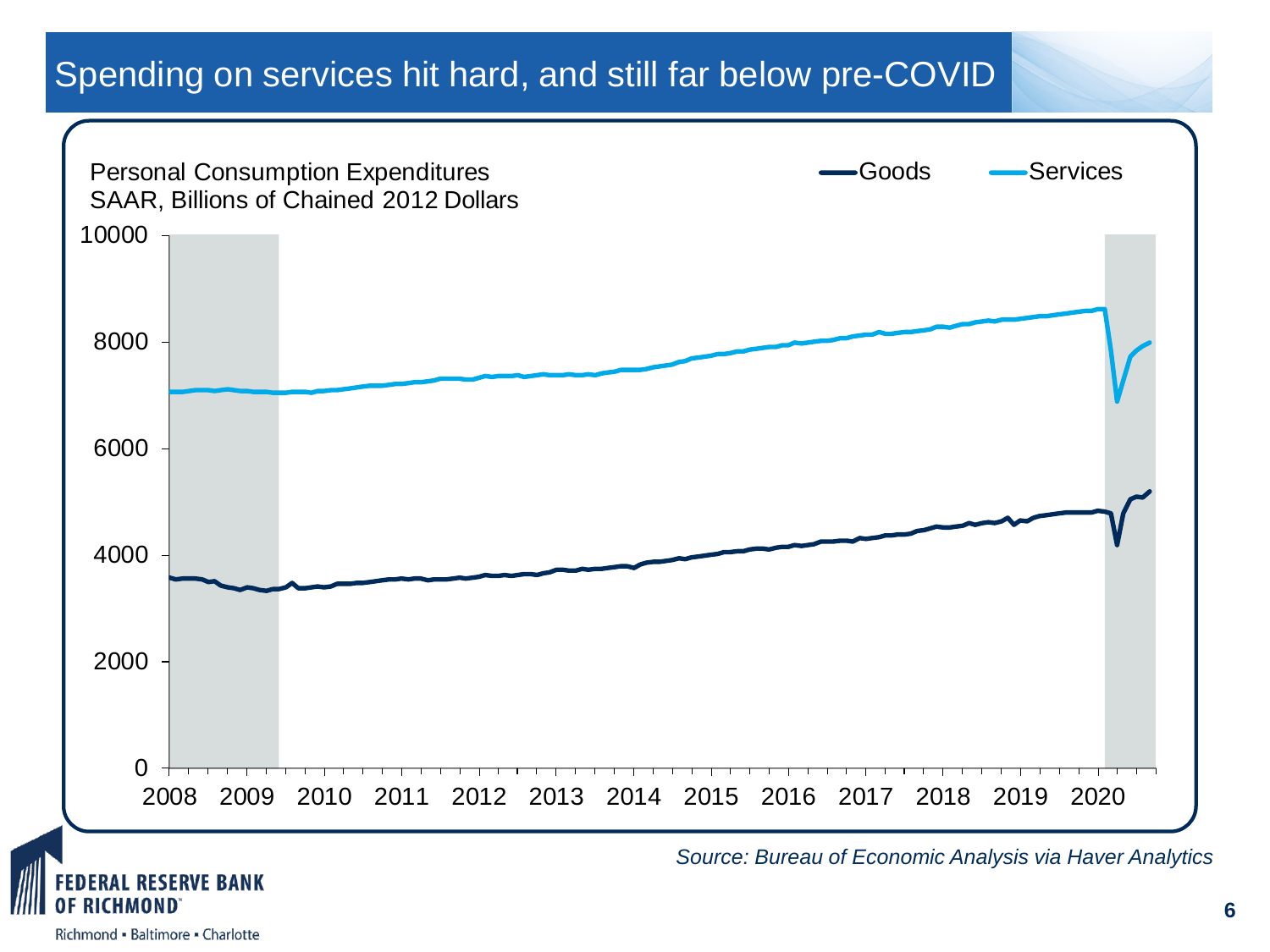#### Huge job gains since May – but we've recovered just half of COVID job losses



Richmond - Baltimore - Charlotte

CHMOND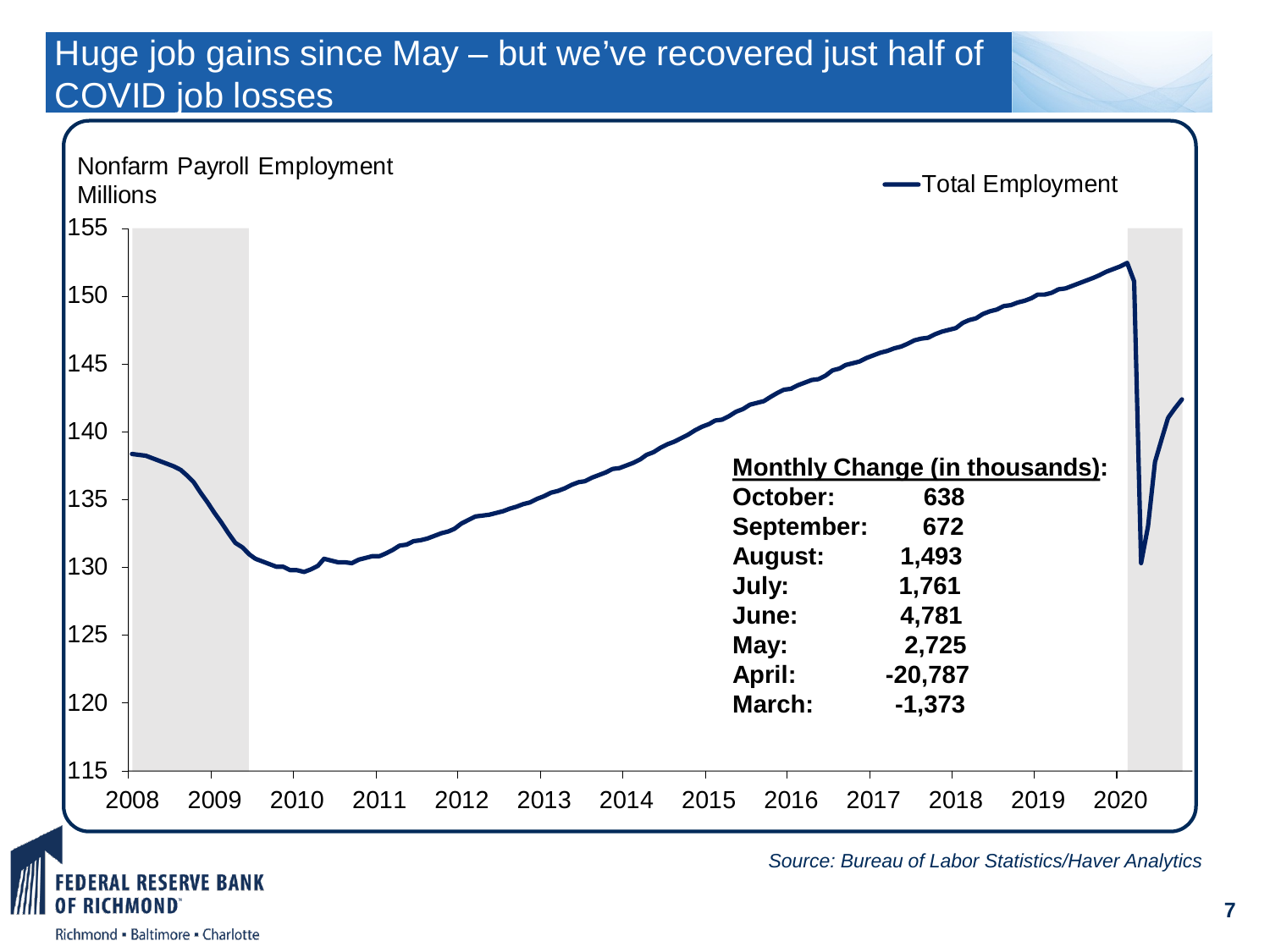## Certain demographic groups hit harder

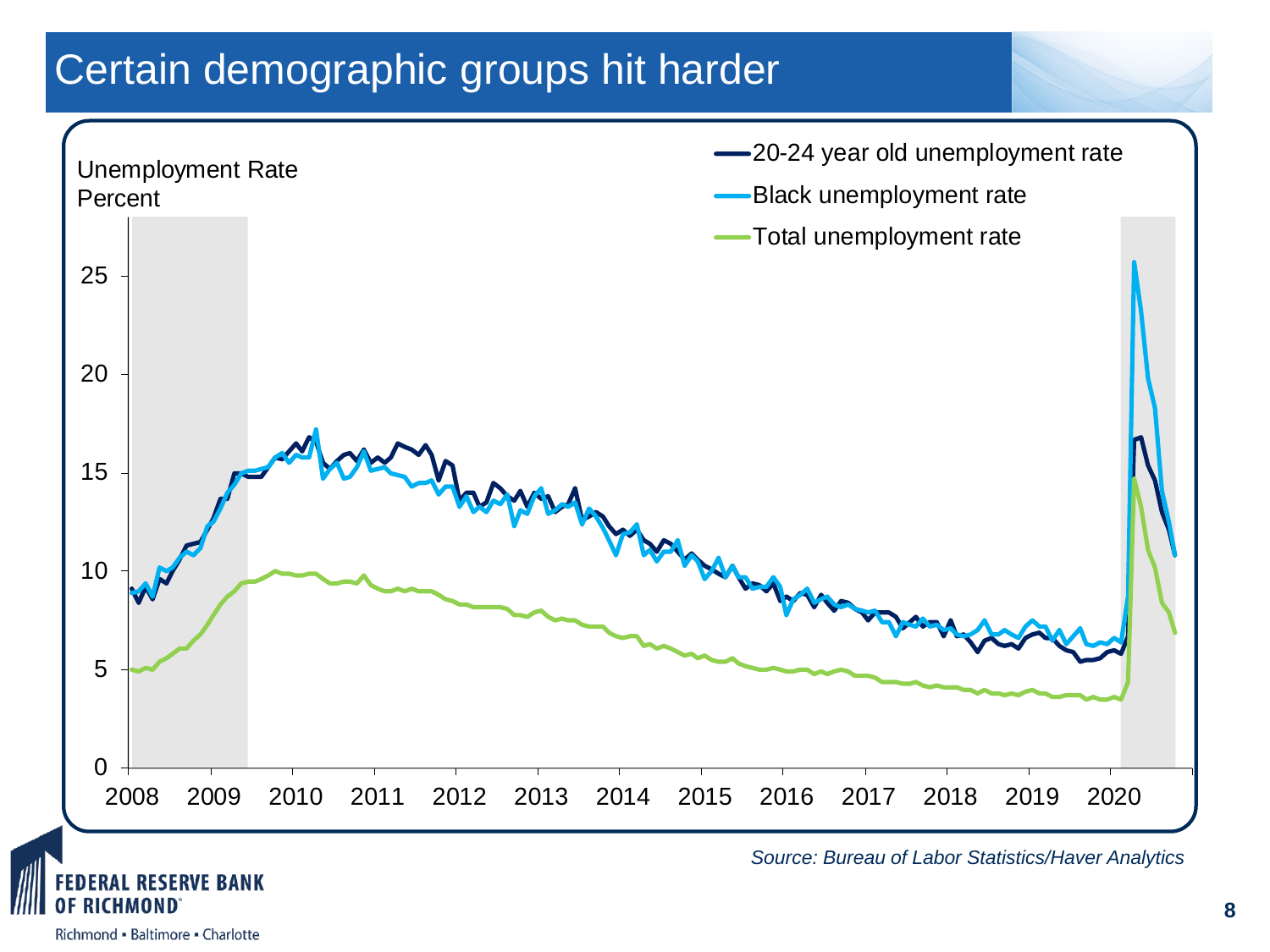## Worrying spike in long-term unemployment

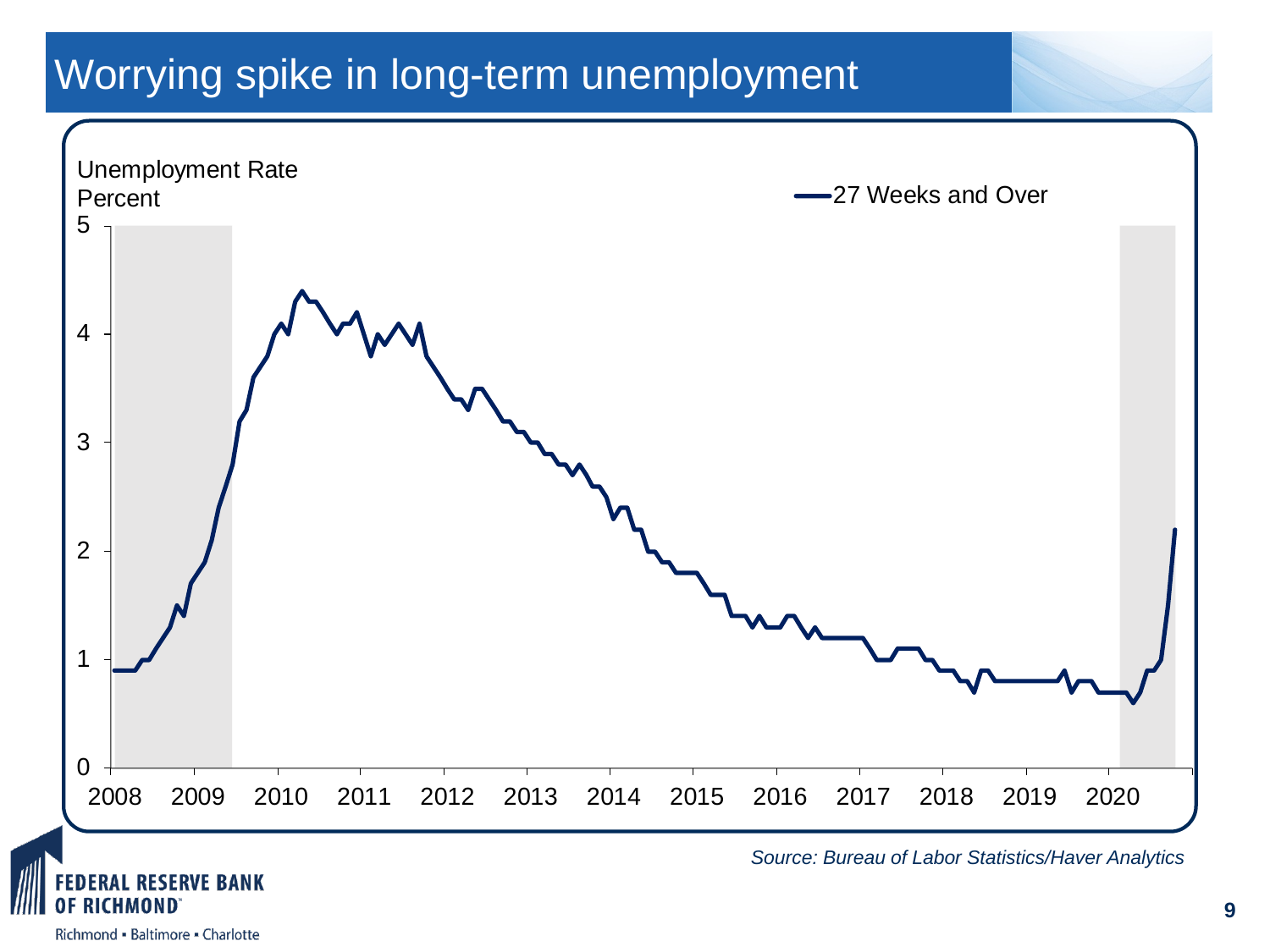### Hard hit sectors also tend to be low-wage sectors

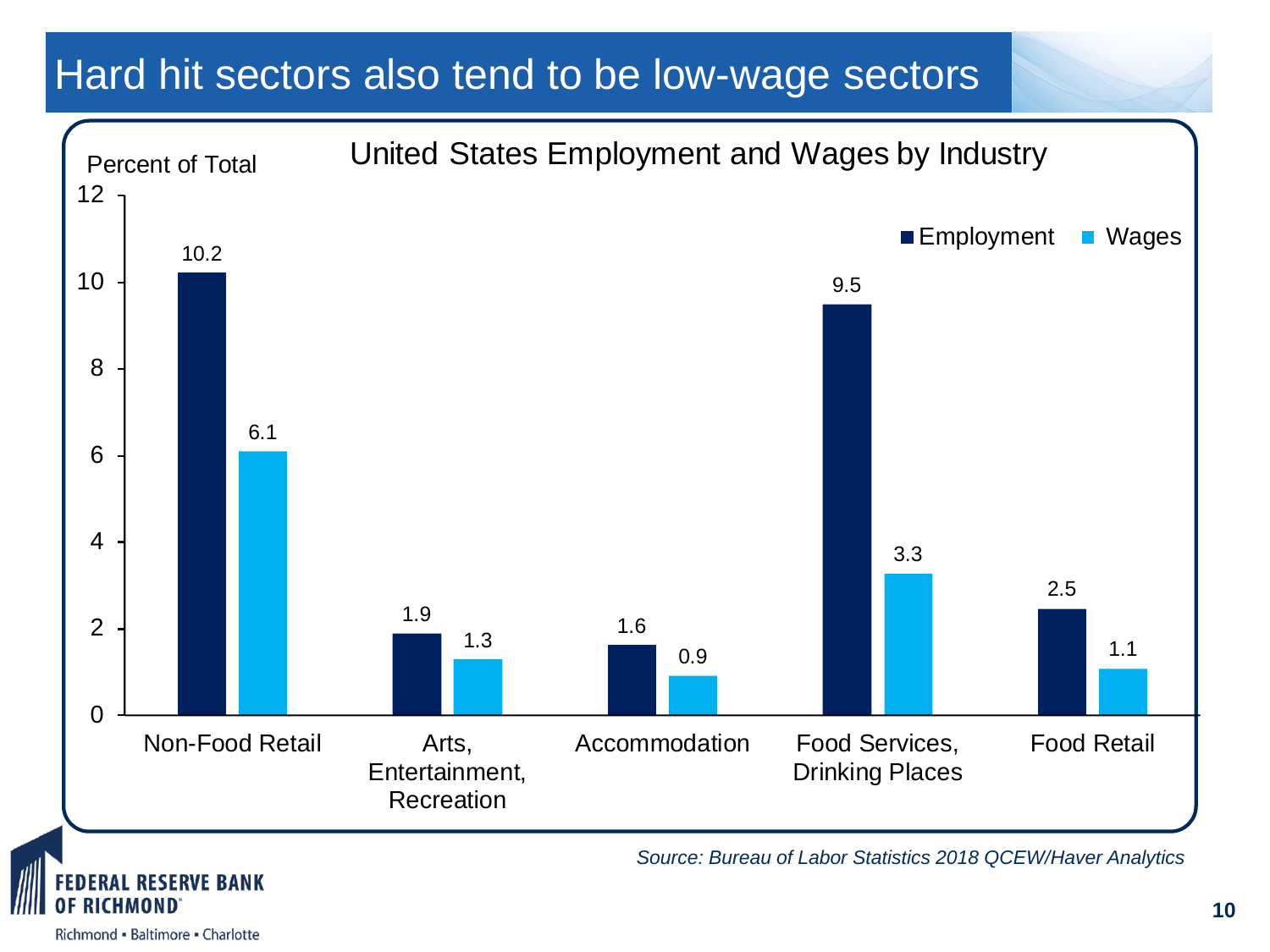### Housing is doing well



**AL RESERVE BANK** CHMOND

*Source: Census Bureau via Haver Analytics*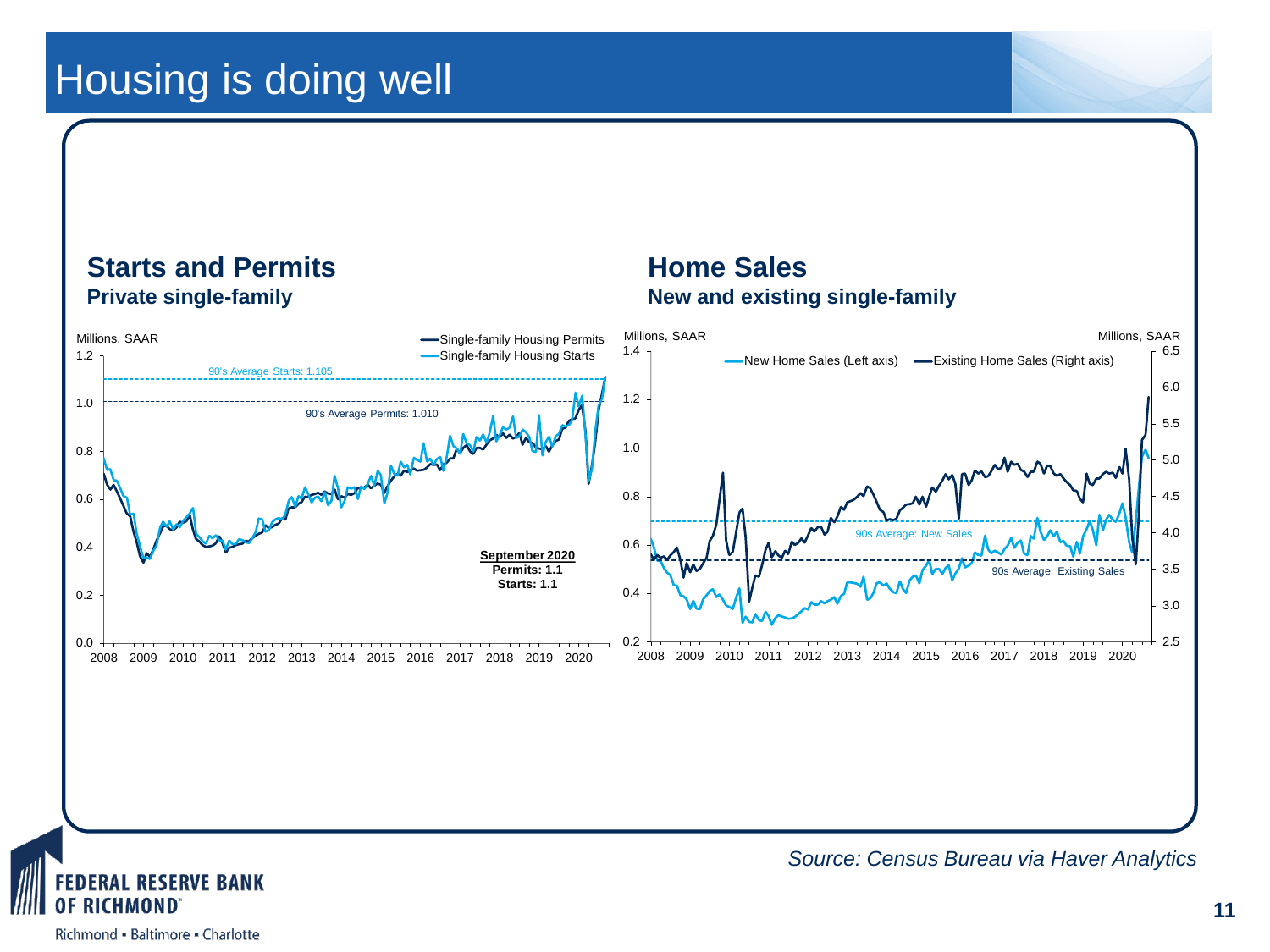### FOMC doesn't see rates rising anytime soon



**DERAL RESERVE BANK** ICHMOND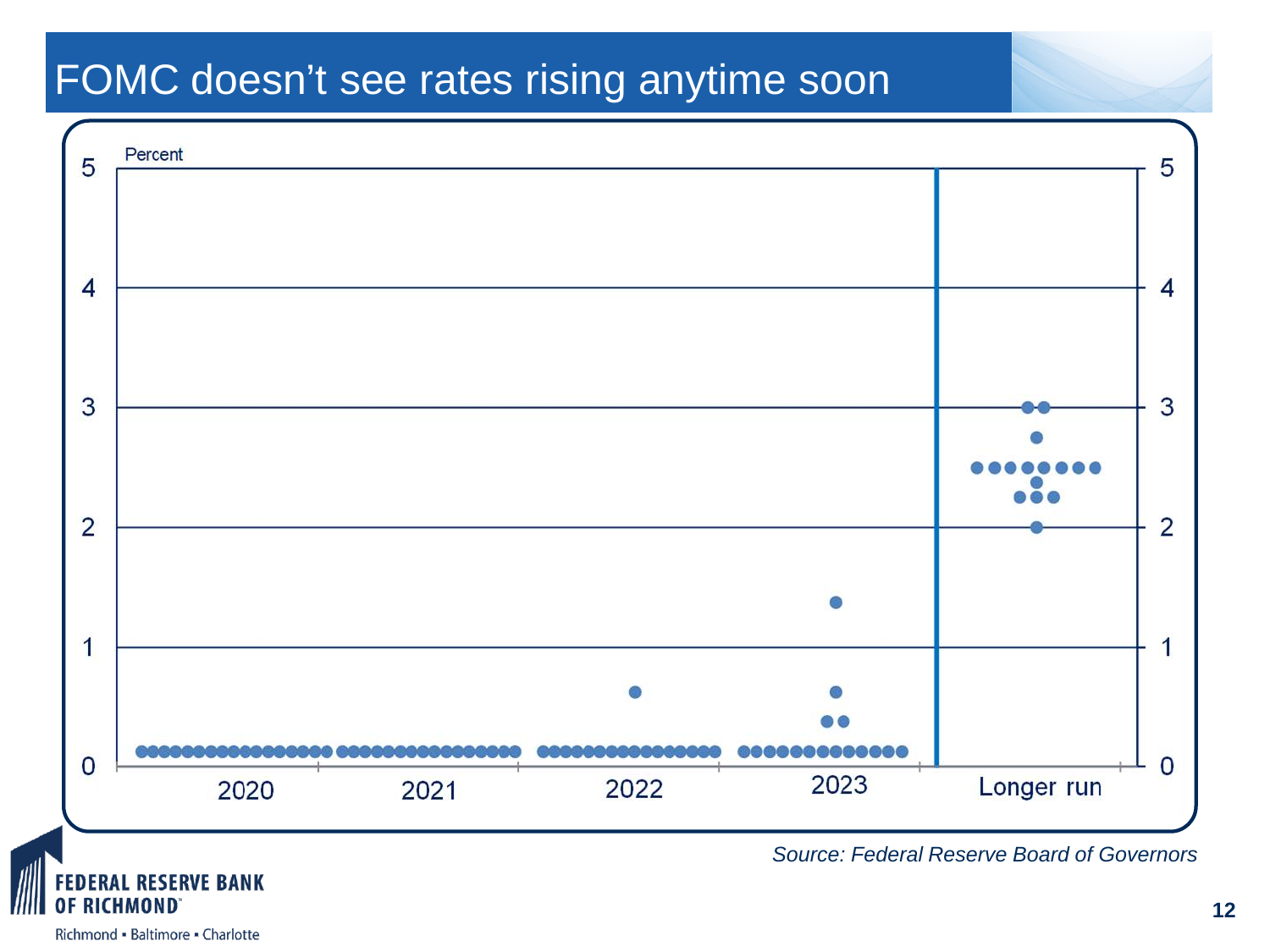# How's Virginia?

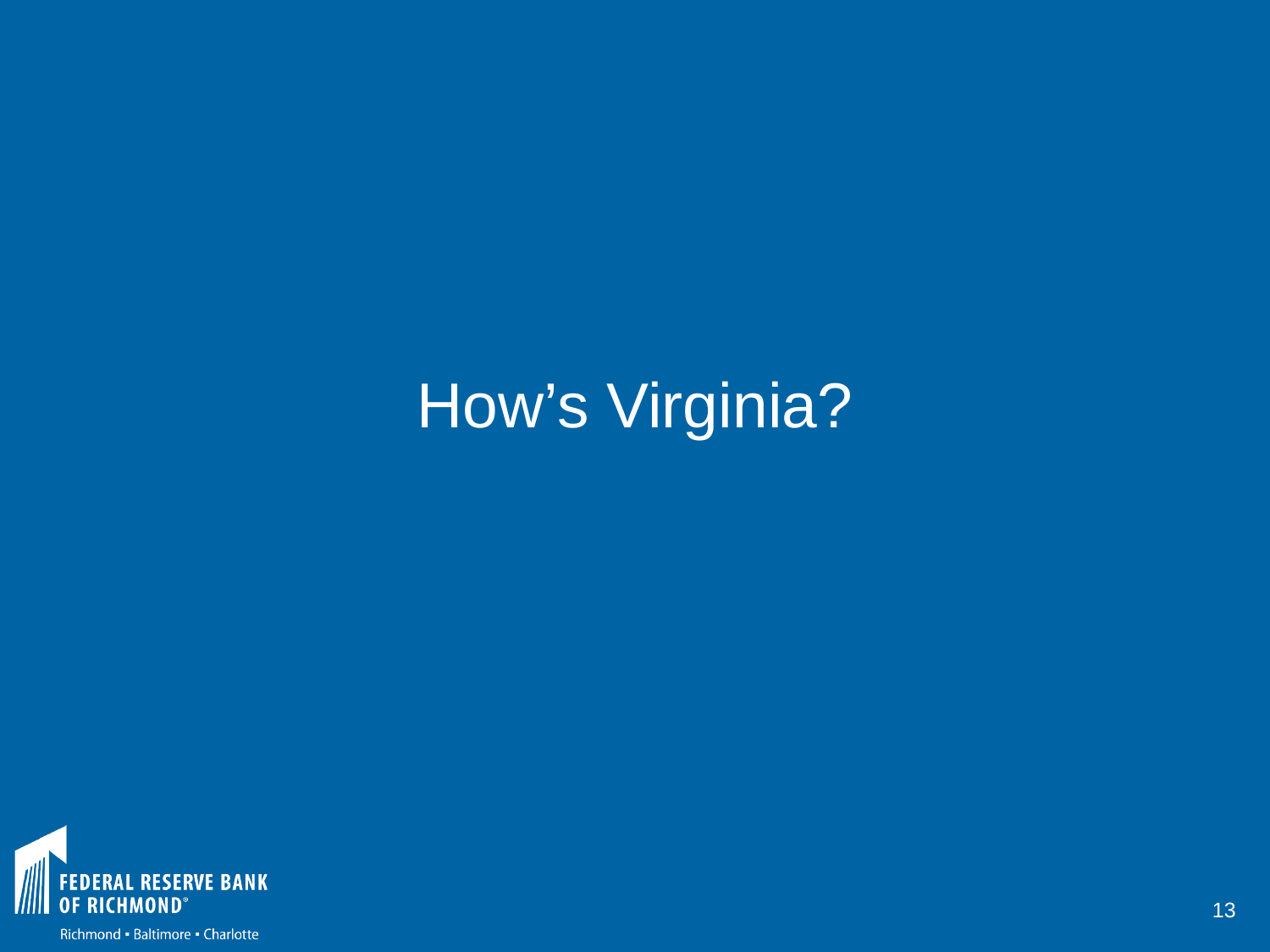# Virginia lost fewer jobs than the U.S.



**DERAL RESERVE BANK** CHMOND

*Source: Bureau of Labor Statistics/Haver Analytics*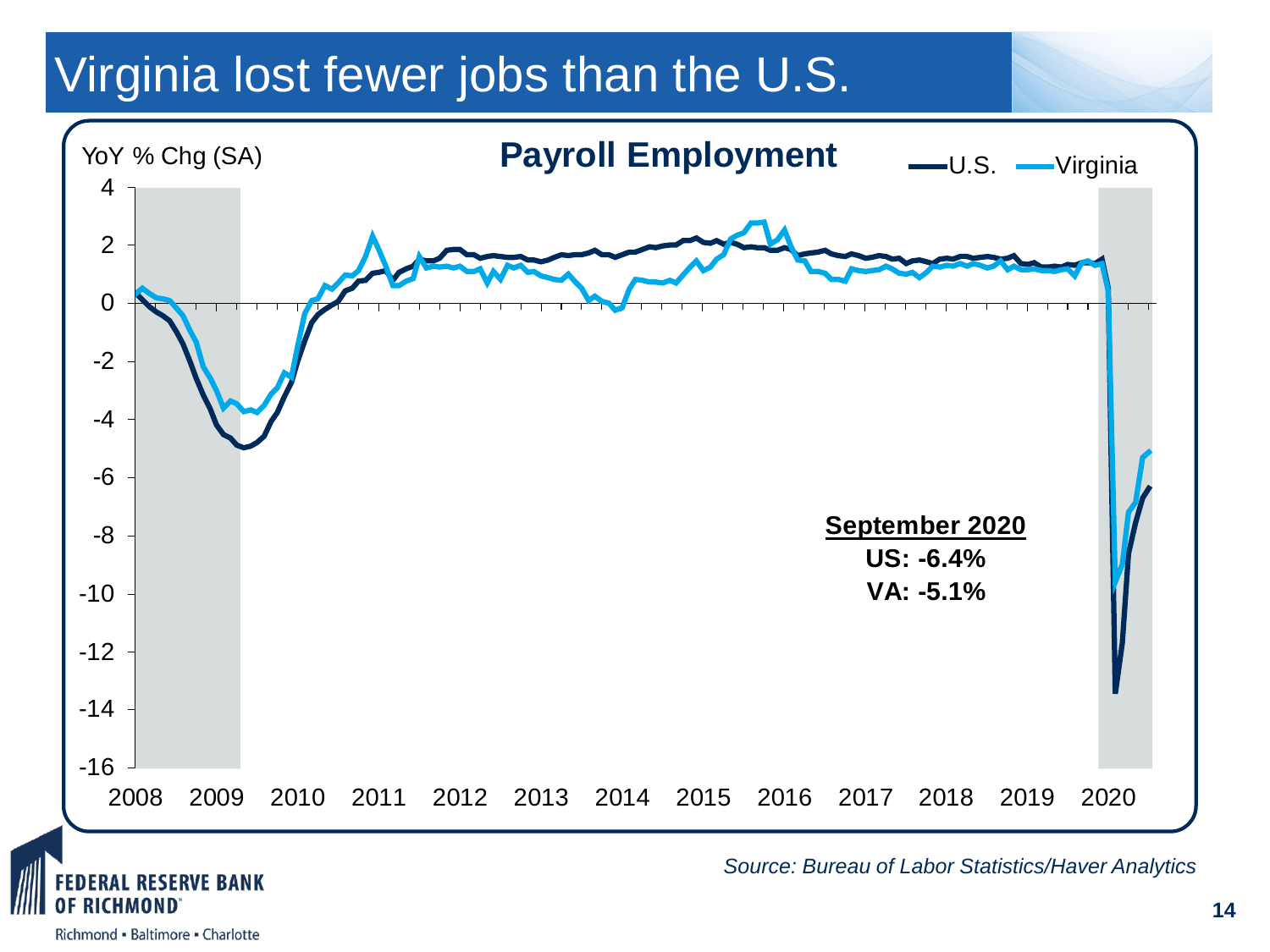# Virginia's unemployment rate also is lower



Richmond - Baltimore - Charlotte

CHMOND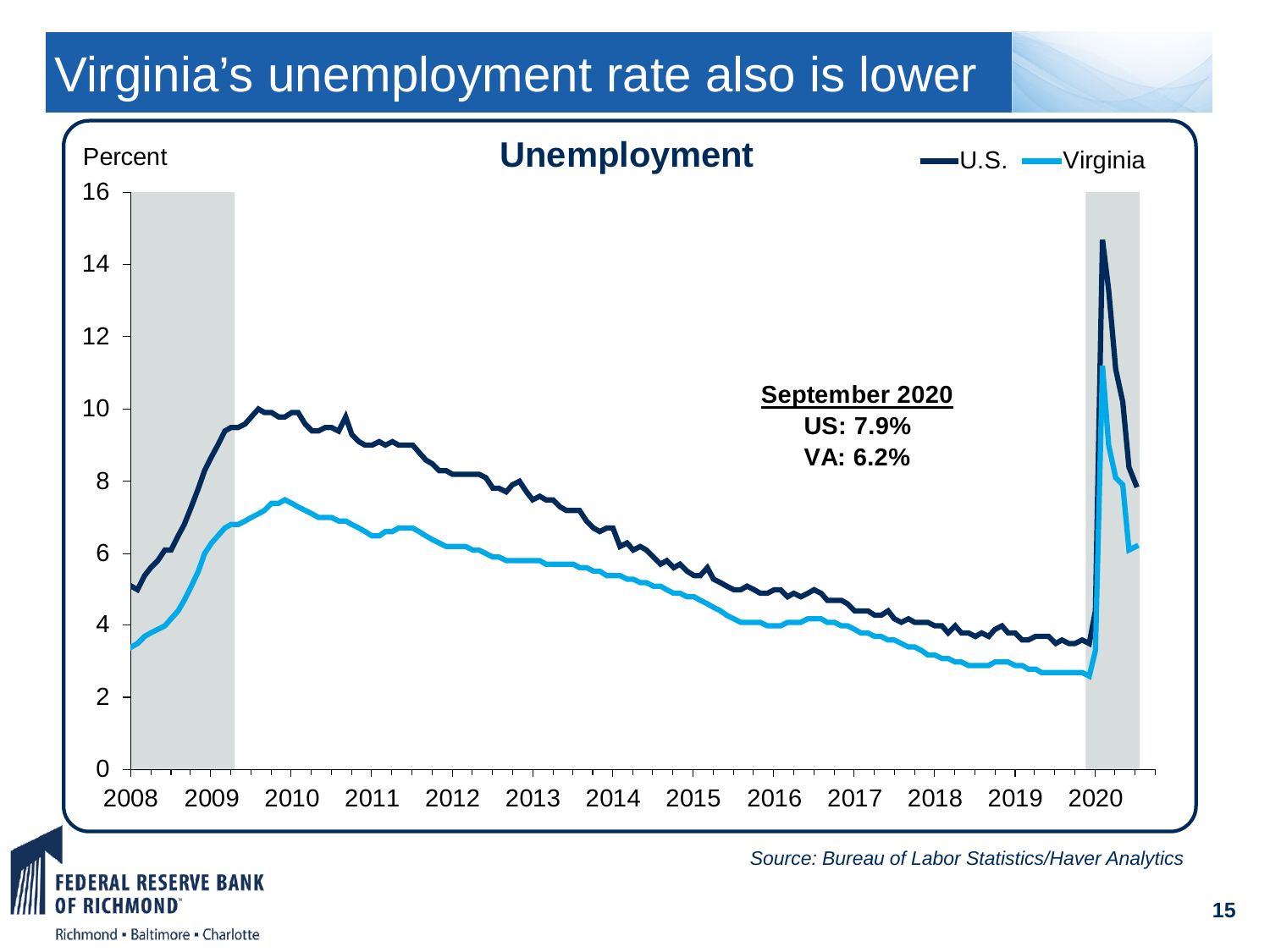# What drives our economy?



**ESERVE BANK** 

*Source: Bureau of Labor Statistics/Haver Analytics*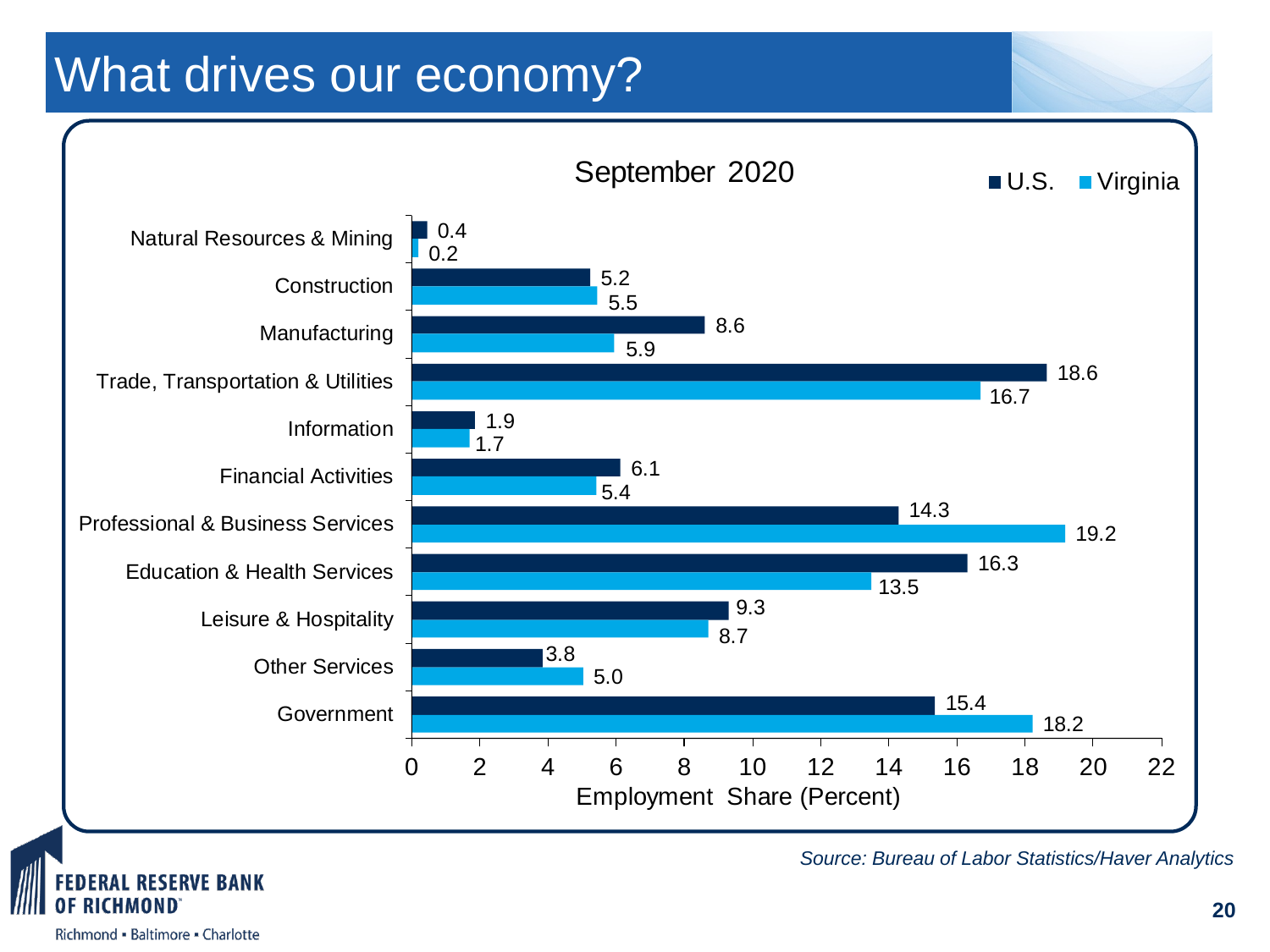# Job losses: Largest where you'd expect





*Source: Bureau of Labor Statistics/Haver Analytics*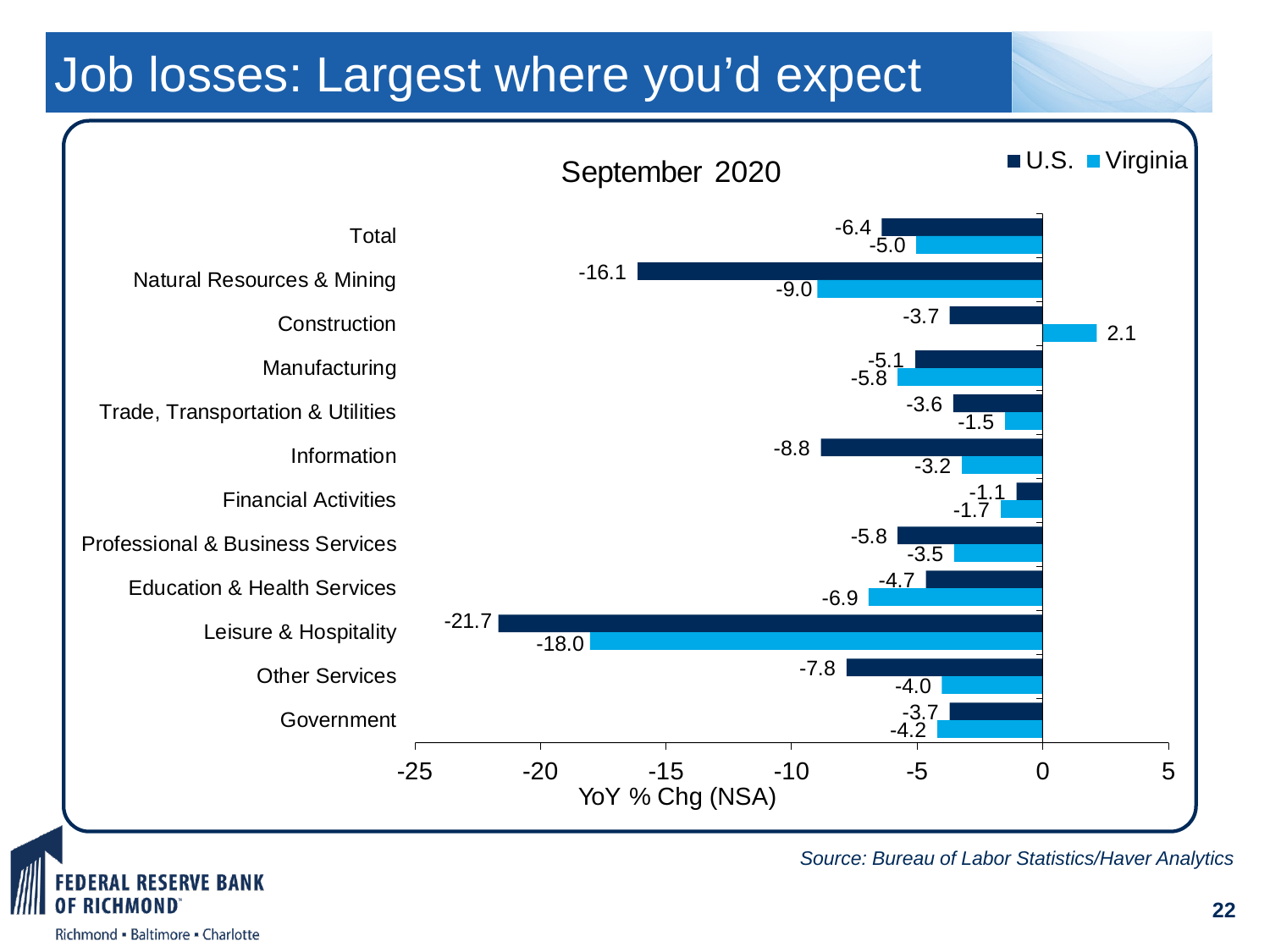# Regional disparities are big too

#### **Share of Covid job losses that have been recovered**





18

Richmond - Baltimore - Charlotte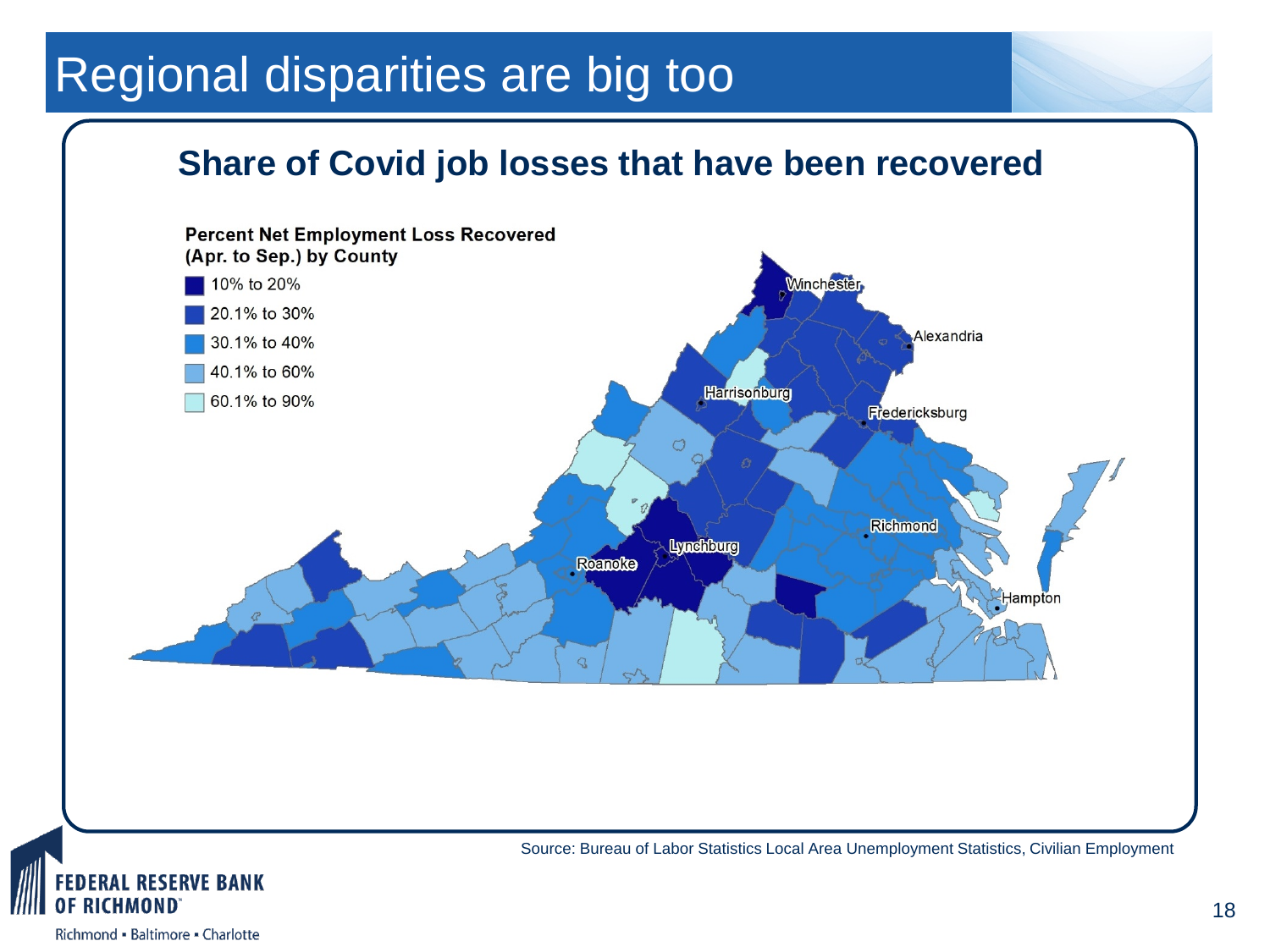# Some things I'm watching

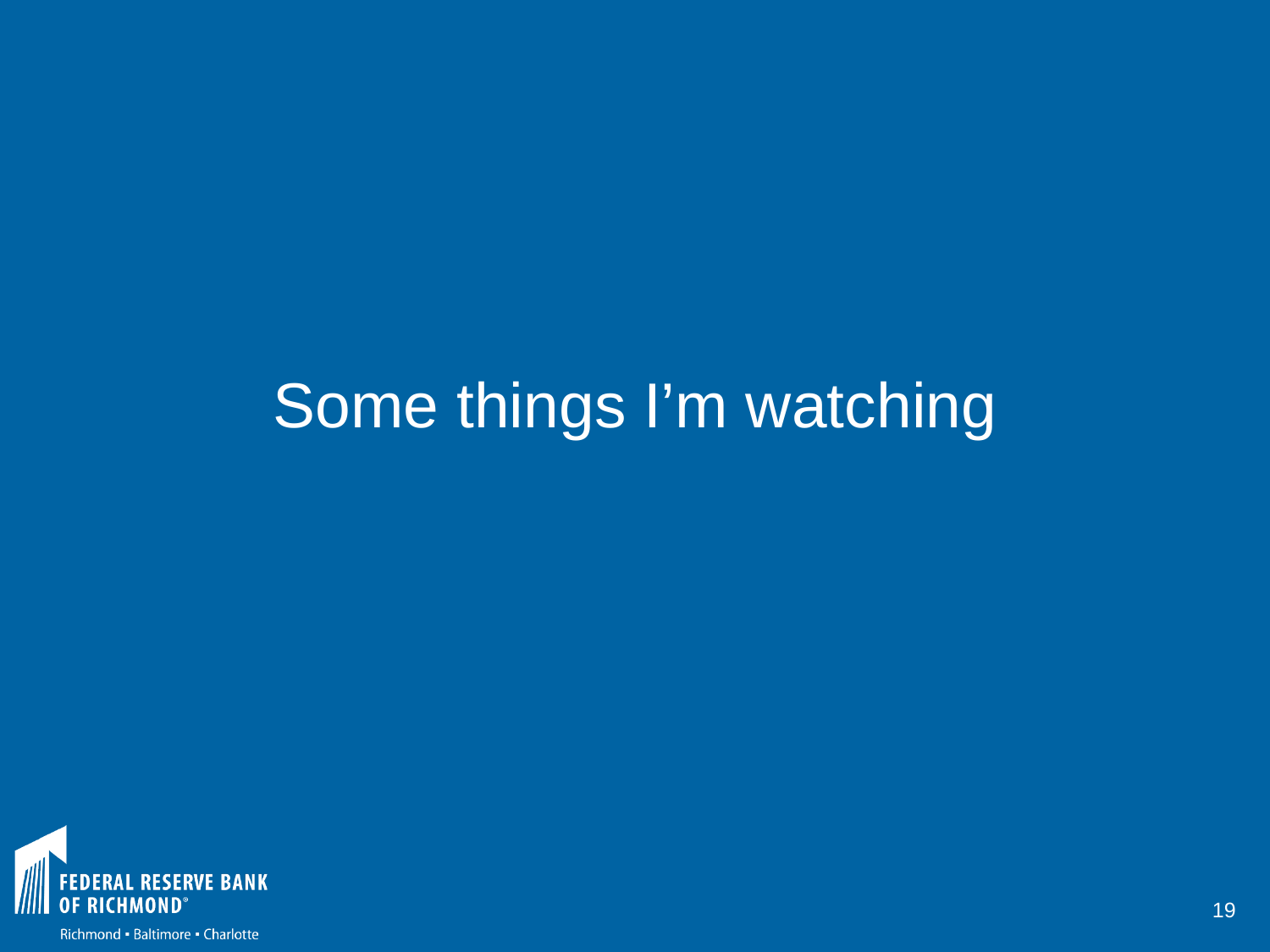### When will new unemployment claims come down?

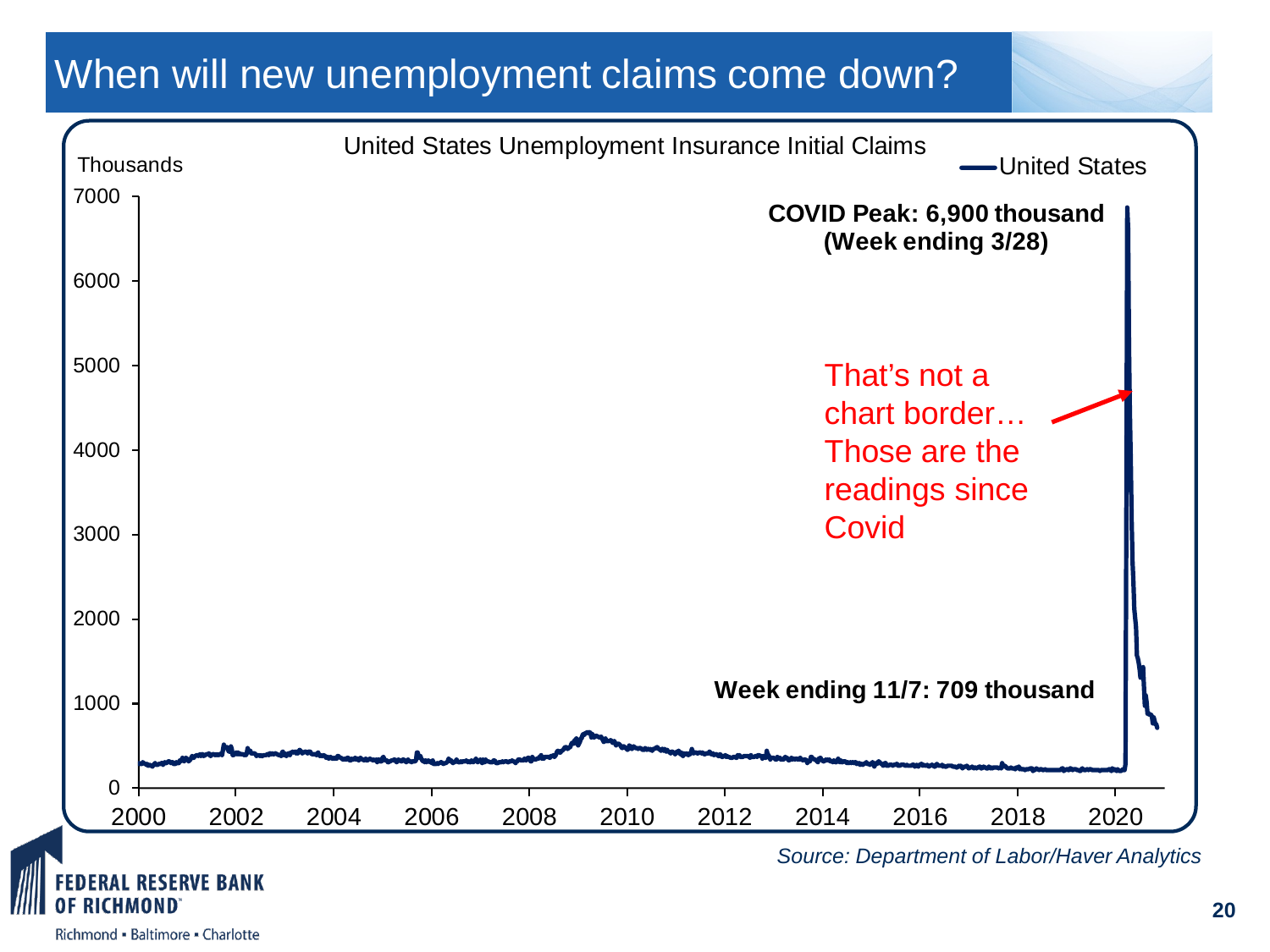#### When will labor force participation recover – and for whom?



#### Richmond - Baltimore - Charlotte

ICHMOND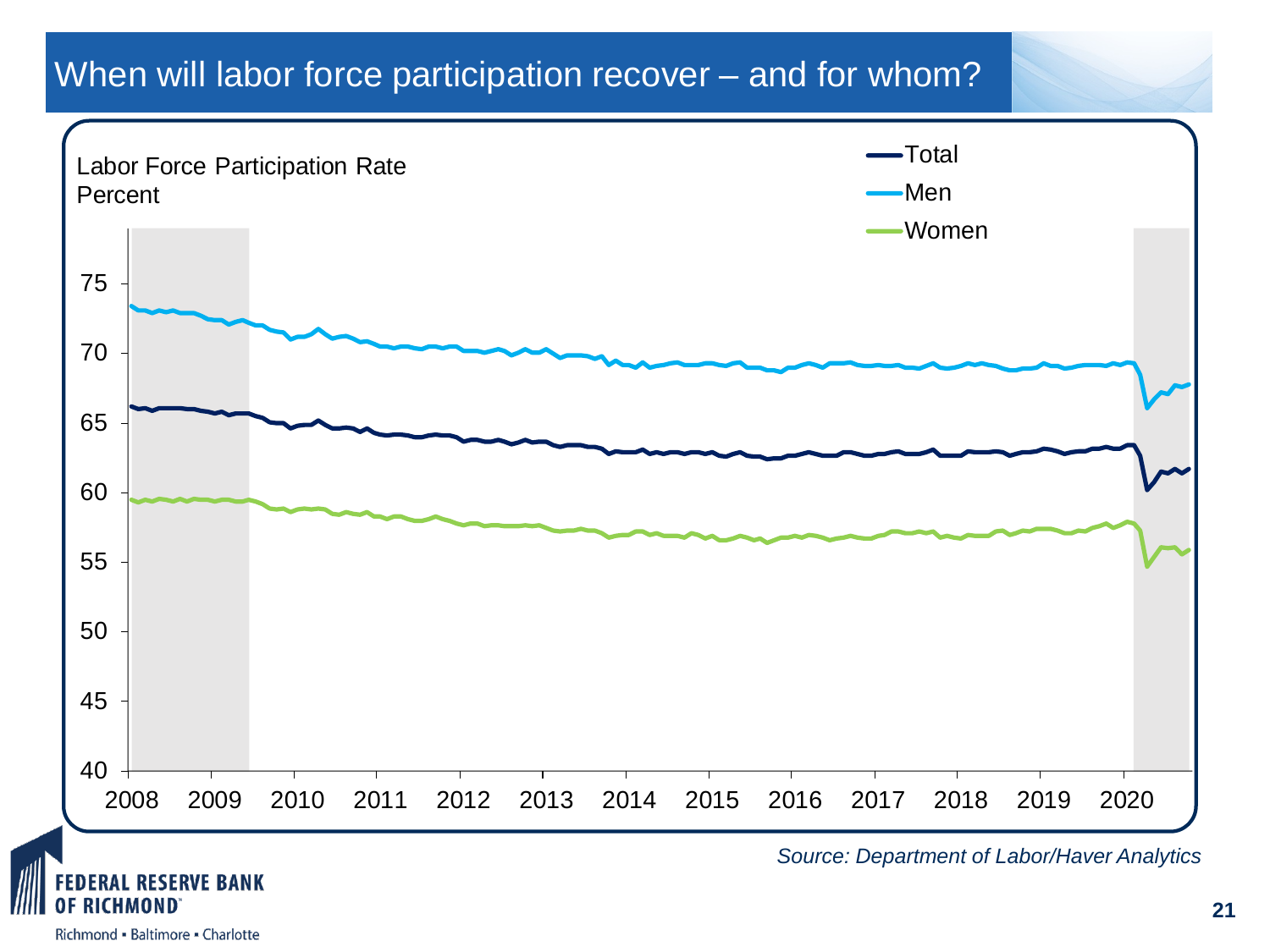#### Still some dry powder – when will consumers spend it?



**RAL RESERVE BANK** 

Richmond - Baltimore - Charlotte

*Source: Bureau of Economic Analysis via Haver Analytics*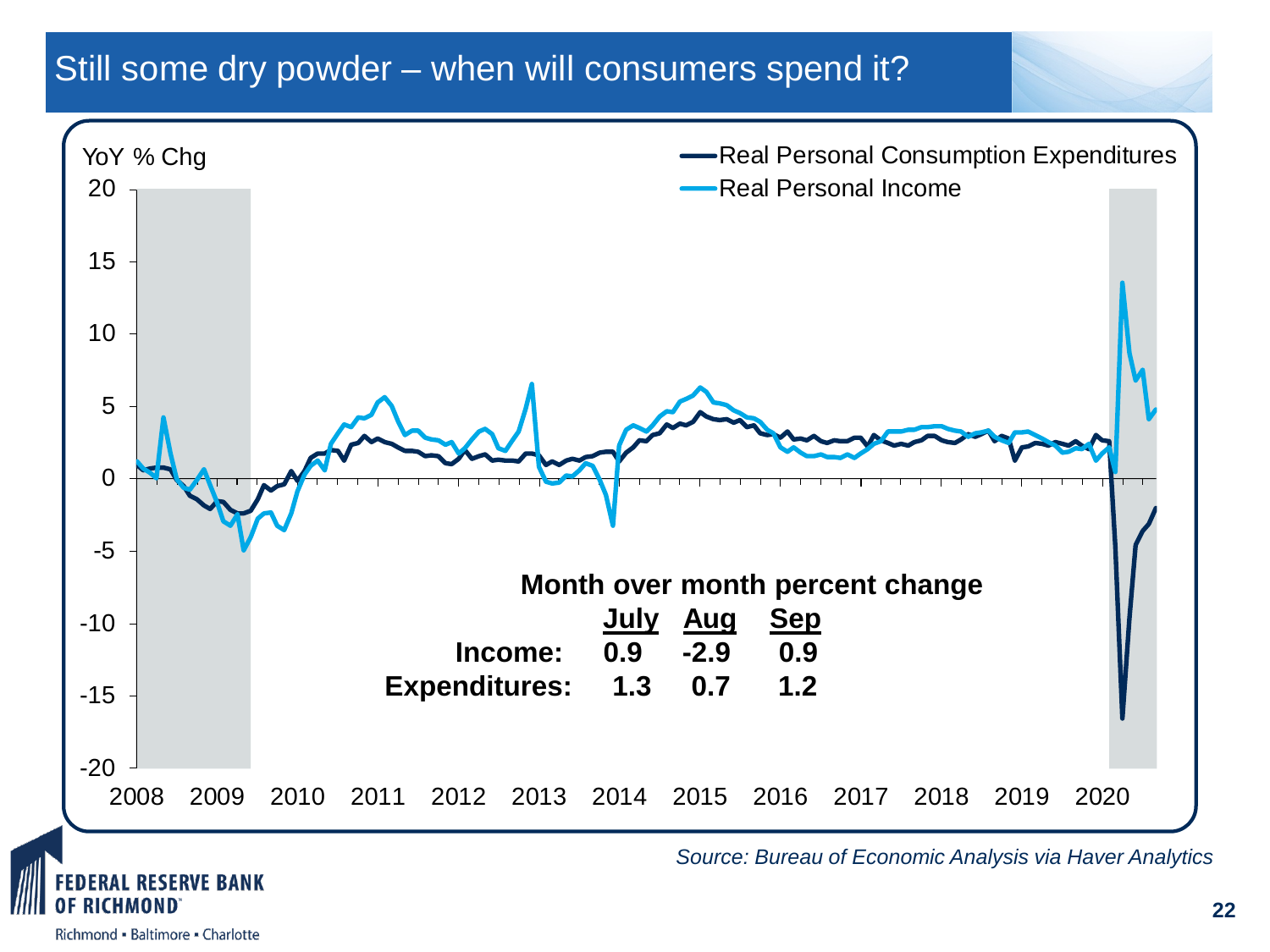# Where do we go from here?

- High-frequency indicators suggest the recovery flattened some as cases resurged this summer, and as "low hanging fruit" gains plucked.
- Two big unknowns…
	- Fiscal policy
	- The virus itself
- … layered upon many unknowns about how the economy will respond
	- How quickly will consumers return?
	- What <u>level</u> of activity do we recover to?
	- Will the recovery be evenly shared? (K-shaped recovery…)

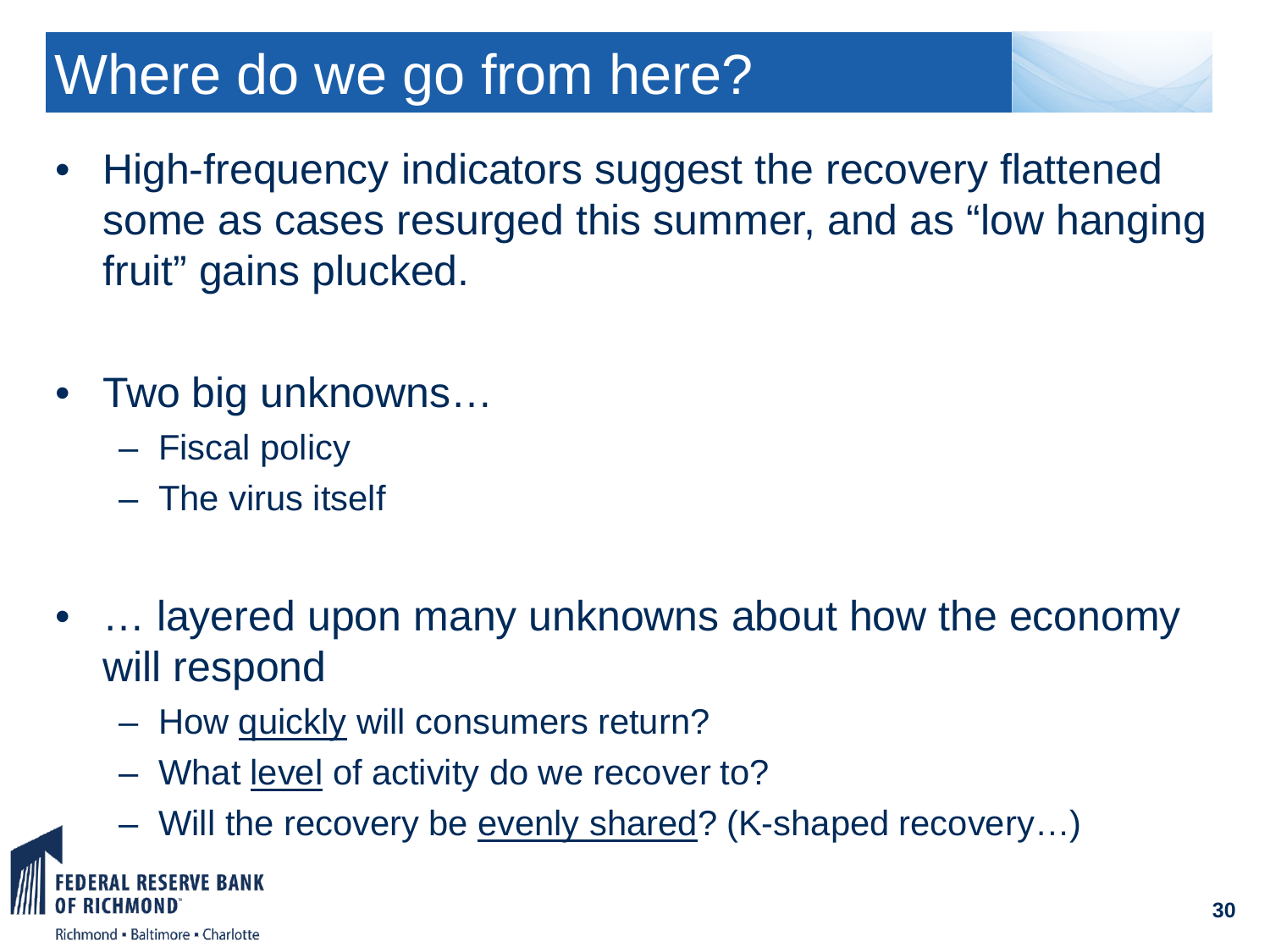# Access our latest news and research

# **Subscribe to Receive Email Alerts**

- Text **NEWS** to **33777**
- Text **ECON** to **33777**

# **Follow the Richmond Fed on Twitter**

**ultimate** twitter.com/richmondfed

# **Bookmark Our COVID-19 Resources Page**

**Fighter richmondfed.org/covid19** 



Richmond - Baltimore - Charlotte